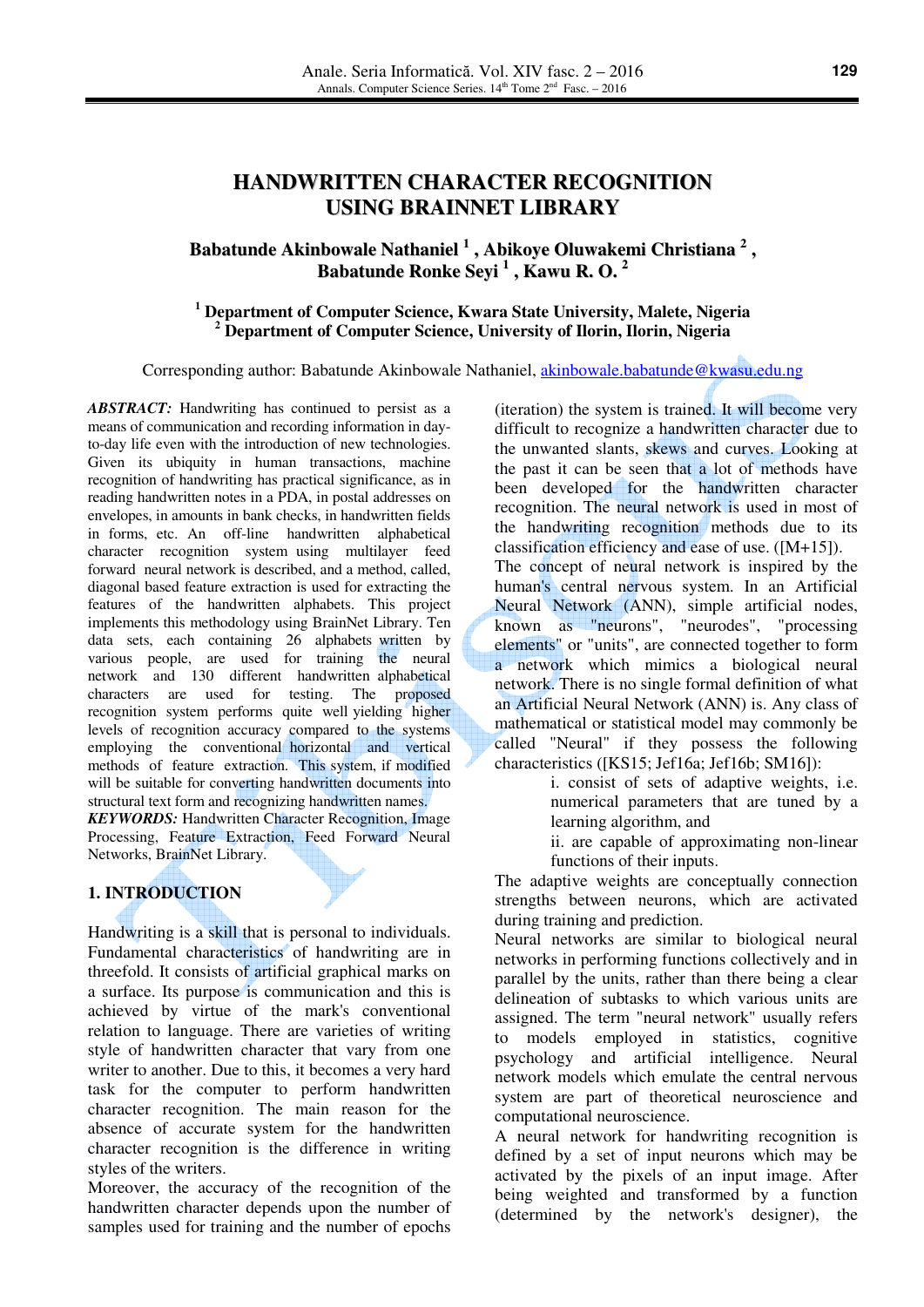activations of these neurons are then passed on to other neurons ([Jef16a; VS11]). This process is repeated until finally, an output neuron is activated. This determines which character was read.

Handwriting recognition has been one of the most fascinating and challenging research area in the field of image processing and pattern recognition in the recent years ([SPK13]). It contributes immensely to the advancement of an automation process and can improve the interface between man and machine in numerous applications. Several research works have been focusing on new techniques and methods that would reduce the processing time while providing higher recognition accuracy ([Agn12; GS90; GG15]).

#### **2. RELATED WORK**

Sanyal ([San15]) used the Hidden markov Model (HMM) in segmenting characters into their basic geometric primitives. He also trained the system with the same model for recognition. In his work, he divided the character image into a n x m zones from where he extracted features to form the feature vector. The essence of the zoning was to enable him obtain local characteristics of the the character instead of the global characteristics. He obtained different segments after zoning while the transition and emission probability of each segment of the characters were calculated in the algorithm. He matched each segment with the basic geometric primitives by taking the sum of the absolute value of the difference of the bitmap image of the segment and primitive. Lesser value means the segment is similar to the primitive. His algorithm was implemnted using Matlab 8.0 and tested on both upper and lower case. The result of the tests shows that it has 74% accuracy. However, different alphabets has different type of complexity.

Rajbala et al., ([RA12]) described some methods to retrieve feature space. Some feature extraction methods which were implemented. Such as creating a character matrix of binary values of image, Region and pixel frequency based feature extraction methods-13-region. After getting feature space from the binary character image, an efficient classifier is used to classify the class of a character. Neural Network was used for handwritten character Recognition classification. Two types of data sets are used: Dataset 1 was taken from MATLAB dataset of Dillep Gaurav for handwritten character recognition in which first 15 sets are less noisy than remaining 10 characters. Dataset 2 was built by writing characters by different writers on computer screen which have randomly noisy sets.

Majid et al., ([M+12]) introduced the base of an algorithm for pre-processing stage, so that the desired data will be collected by this algorithm from on-line hand-drawn letters (called the raw data). Interpolating or smoothing, resembling, normalizing and pre-segmenting of the raw data inputs are the sub stage of pre-processing stage. Some of these stages are utilized for implementing a research by decision making techniques. The main idea of this algorithm is to find the local maximum and minimum points of this sequential list as strokes' tokens. The following common features were obtained by geometrical functions and all acquired critical points were used. The first feature is the direction of the straight line of each token from both the start point and end point. The second feature is the orientation of each token which is either clockwise (CW) or counter clockwise (CCW).The classification stage is based on the features extracted in binary input and using a Back Propagation with a Multilayer Perceptron (BP/MLP) neural network for recognizing the letters.

Rakesh et al., ([RM12]) used a scanner to scan the handwritten English alphabets written on a piece of A4 size paper. Each character is enclosed in a box of size 80 x 80 in jpeg format. The image is converted into a binary matrix of size 80 x 80. Each matrix contains large number of elements which conveys no information about the pattern. In order to eliminate such elements 80 x 80matrix is compressed into a matrix of size 10 x 10. The 10 x 10 matrix is segmented column-wise into10 segments of size 10 each. All the columns of a particular character are mapped into identical patterns used to recognize that particular character. In this way standard weight matrix is obtained for each character.

According to the design of Chirag et al., ([CRP11]) there are basically two main phases in handwritten recognition: the preprocessing and character recognition. The first phase includes preprocessing the given scanned document for separating the Characters from it and normalizing each character. To do this, it converts the input image to grayscale format, and then uses threshold to convert this grayscale image to binary. To achieve the second phase a method is used to extract a given character from the document. For this purpose the graphics 8 way connected algorithm was modified (which they called Edge Detection).

### **3. METHODOLOGY**

A typical handwriting recognition system consists of pre-processing, segmentation, feature extraction, classification and recognition, and post processing stages. The schematic diagram of the proposed recognition system is shown in Figure 1.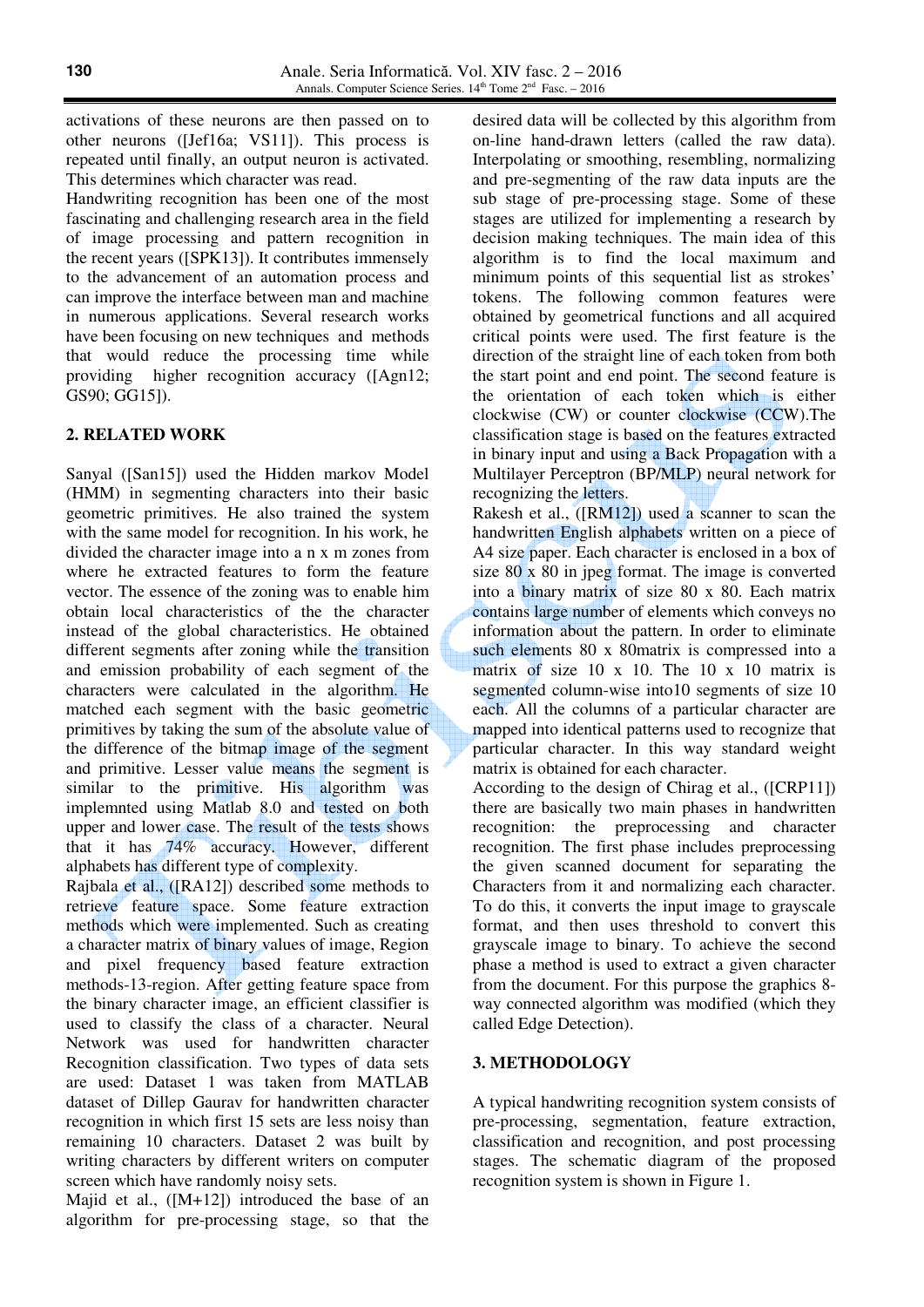**}** 



**Figure 1: Schematic Diagram of the Proposed Recognition System**

Two phase processes are involved in the overall processing of our proposed scheme: the Preprocessing and Neural network based Recognizing tasks.

### **3.1 PREPROCESSING**

The pre-processing step handles the manipulations necessary for the preparation of the characters to be fed in as input to the neural network. First, the required character or part of characters needs to be extracted from the pictorial representation. The following pre-processing steps may also be required to boost the recognition process:

- i. The alphabets can be thinned and their skeletons obtained using well-known image processing techniques, before extracting their binary forms.
- ii. The scanned documents can be "cleaned" and "smoothed" with the help of image processing techniques for better performance.

Further, the preprocessing step involves the digitization of the segment grids because neural networks need their inputs to be in the form of binary (0s  $\&$  1s). The next phase is to recognize segments of the character. This is carried out by neural networks having different network parameters. Each of the digitized segments is then provided as input to the each node of neural network designed especially for the training of that segment. Once the networks trained for these segments has been able to recognize them. Characters which are similar looking but distinct are also distinguished at this time.

### **The Preprocessing Algorithm**

Input: Isolated handwritten grayscale image Output: Preprocessed image **{** 

Step 1: Read a gray scale image

Step 2: Remove the noise using median filter

Step 3: Convert the gray scale image to binary image using threshold value

Step 4: Normalize the image to a predefined size of 20×20

Step 5: Convert the normalized image to a single pixel thickness using thinning.

## **3.1.1 Noise Removal Algorithm**

Images taken with both digital cameras and conventional film cameras will pick up noise from a variety of sources. Many further uses of these images require that the noise will be (partially) removed - for aesthetic purposes as in artistic work or marketing, or for practical purposes such as computer vision. Median filter is an example of a non-linear filter and, if properly designed, is very good at preserving image detail. The Steps employed by Median filter are:

1. Consider each pixel in the image.

2. Sort the neighboring pixels into order based upon their intensities.

3. Replace the original value of the pixel with the median value from the list.

### **3.1.2 Character size normalization**

Handwriting produces variability in size of written digits. This leads to the need of scaling the character size within the image to a standard size, as this may leads to better recognition accuracy. Here the sizes of alphabets are normalized to a 20×20 pixel.

### **3.2 FEATURE EXTRACTION**

Input: Preprocessed image

Output: Feature vector containing 4 features.

**{**  Step 1: Read a preprocessed image.

Step 2: Every character image of size  $20 \times 20$  pixels is divided into 4 equal zones, each zone of size  $10\times10$  pixels sub image.

Step 3: The features are extracted from each zone pixels by moving along the diagonals of its respective 10×10 pixels.

Step 4: Each zone has 19 diagonal lines and the foreground pixels present along each diagonal line is summed to get a single sub-feature and thus 19 sub-features are obtained from the each zone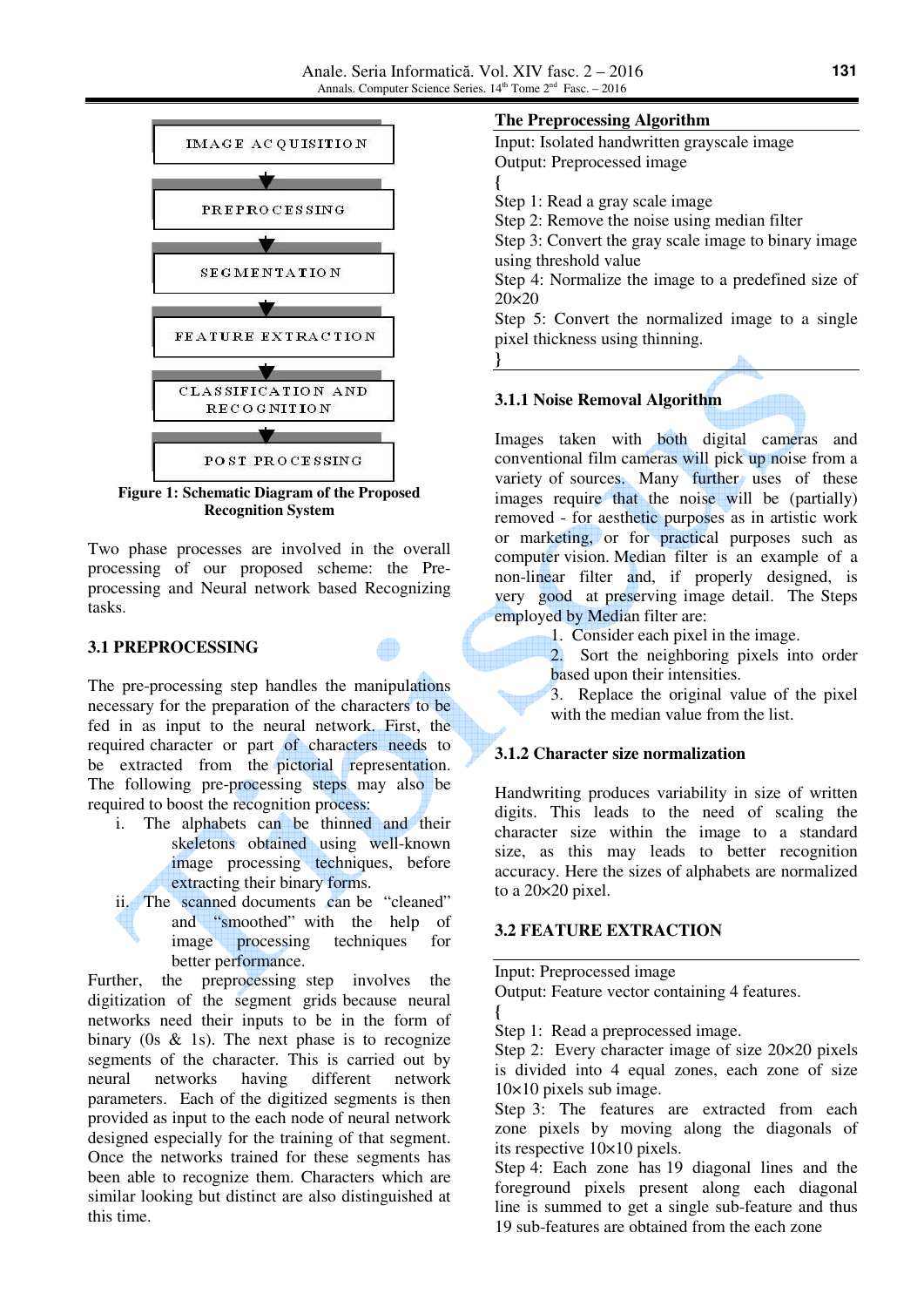Step 5: These 19 sub-features values are averaged to form a single feature value and placed in the corresponding zone. This procedure is sequentially repeated for all the zones of image.

Step 6: Finally, 4 features are extracted for each image.

**}** 

## **3.3 CLASSIFICATION USING NEURAL NETWORKS**

There are two distinct stages when using ANNs to process any kind of data, a training stage and a classification stage. These two stages can be framed in terms of handwriting recognition. In the classification stage, samples are passed as inputs into the ANN, resulting in an output representing what the ANN believes to be the most correct output.

# **3.3.1 Training the ANN Model**

A well-known Multi-Layer Perceptron (MLP) is used for Training and Testing. The complete process is given in Algorithm 3.

# **Neural Network Training Algorithm**

The training algorithm of back propagation involves four stages:

- *1. Initialization of weights*
- *2. Feed forward*
- *3. Back Propagation of errors*
- *4. Updating the weights and biases.*

# **Method**

# **Initialization of weights**

*Step 1: Initialize weight to small random values. Step 2: While stopping condition is false, do Steps 3-10* 

*Step 3: For each training pair do Steps 4-9*  <u>a shekara ta 1979 na ma</u>

## **Feed Forward**

*Step 4: Each input unit receives the input signal X<sup>i</sup> and transmits the signals to all units in the layer above i.e. hidden units* 

*Step 5: Each hidden unit* ( $Z_j$ , *j*=1,...*p*) sums its *weighted input signals*  $Z_{inj} = V_{oj} + \sum X_i V_{ij}$  *applying activation function*  $Z_i = f(Z_{inj})$  *and sends this signal to all units in the layer above, i.e. output units.* 

*Step 6: Each output unit*  $(Y_k, k=1,...m)$  *sums its weighted input signals*  $Y_{ink} = W_{ok} + \sum Z_i W_{ik}$  and *applies its activation function to calculate the output signals.*  $Y_k = f(Y_{ink})$ 

## **Back Propagation of Errors**

*Step 7: Each output unit*( $Y_k$ ,  $k=1,...m$ ) receives a *target pattern corresponding to an input pattern, error information term is calculated as*  $\delta_k = (t_k - t_k)$ *Yk)ƒ(Yink)* 

*Step 8: Each hidden unit* ( $Z_j$ , *j* = 1,...*n*) sums its delta *inputs from units in the layer above*  δ*inj =* ∑δ*jWjk The error information term is calculated as*  $\delta_j$  =  $\delta_{inj} f(Z_{inj})$ 

# **Updating of weight and bias**

*Step 9: Each output unit*  $(Y_k, k=1,...m)$  *updates its bias and weights (j=0,...p) the weight correction term is given by*  $\Delta W_{jk} = \alpha \delta_k Z_j$  *and the bias correction term is given by*  $\Delta W_{ok} = \alpha \delta_k$ *Test the stopping condition.* 

*The stopping condition may be the minimization of the errors, number of epochs* 

# **4. BRAINNET LIBRARY**

BrainNet is an artificial neural network library mainly developed using .NET framework. It uses the concept of neural network to process and recognize images. Some of the major classes of BrainNet are below:

| <b>Table 1. Classes of BrainNet</b>       |                                                                                                                            |  |  |  |
|-------------------------------------------|----------------------------------------------------------------------------------------------------------------------------|--|--|--|
| <b>BackProp</b><br><b>NeuronStrategy</b>  | A backward propagation neuron<br>strategy. This is a concrete<br>implementation of<br><b>INeuronStrategy</b>               |  |  |  |
| <b>Network Helper</b>                     | The class is to help the user to<br>initialize and train the network. It<br>maintains a list of training data<br>elements. |  |  |  |
|                                           | A generic neural network. This is a<br><b>Neural Network</b> concrete implementation of<br><b>INeuralNetwork</b>           |  |  |  |
| <b>NeuralNetwork</b><br><b>Collection</b> | A collection of neural networks                                                                                            |  |  |  |
| <b>Neuron</b>                             | A concrete implementation of<br><b>INeuron</b>                                                                             |  |  |  |
| <b>Neuron</b><br><b>Collection</b>        | A collection of INeurons                                                                                                   |  |  |  |
| <b>Neuron</b><br><b>Connections</b>       | This is a hash table to keep track of<br>all neurons connected to/from a<br>neuron, along with the related<br>weights      |  |  |  |

## **5. NETWORK FORMATION**

The MLP Network implemented for the purpose of this project is composed of 3 layers, one input, one hidden and one output. The input layer constitutes of 400 neurons which receive pixel binary data from a 20 by 20 symbol pixel matrix. The size of this matrix was decided taking into consideration the average height and width of character image that can be mapped without introducing any significant pixel noise. The hidden layer constitute of 400 neurons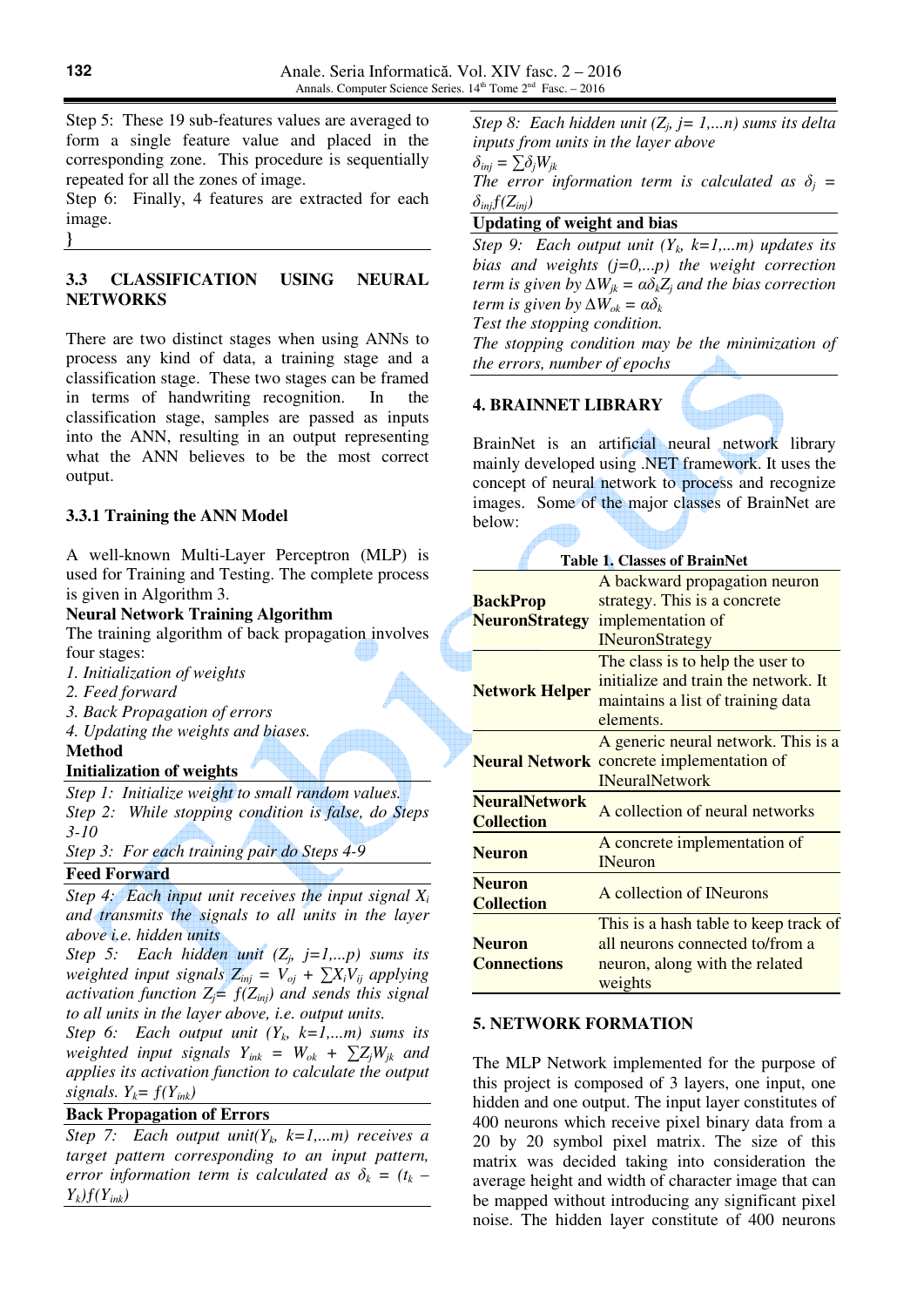Anale. Seria Informatică. Vol. XIV fasc. 2 – 2016 Annals. Computer Science Series. 14<sup>th</sup> Tome 2<sup>nd</sup> Fasc. - 2016

whose number is decided on the basis of optimal results on trial and error basis. The output layer is composed of 8 neurons corresponding to the 8-bits of Unicode ASCII character encoding. To initialize the weights a random function was used to assign an initial random number which lies between two preset integers. The weight bias is selected from trial an error observation to correspond to average weights for quick convergence. This is done after initial trials with unity weights are done.



**Figure 2: Network Formation of MLP Network** 

### **6. TRAINING**

The training set involves the binary codes of alphabets. This was automated so that the entire letter is input to the system, and then the shape of the segment needed is extracted from this full letter instead of drawing the shape of the segment itself. The examples of training set patterns can be seen below:



**Figure 3: Training Sets** 

#### **7. IMPLEMENTATION OF THE SYSTEM**

The BrainNet library was used to implement this methodology by developing a neural network, which can be trained to perform handwritten character recognition functions. Several objects and methods of the library were used to process handwritten images, train and recognize them accurately, some of which include:



**Figure 4: Flowchart for Training the Network**

The Train Pattern function: Instead of training the Network directly, Network Helper object was used to train the network. Using a Network Helper object, you can add images and the corresponding ASCII codes directly. Add Training Data method of Network Helper class is gracefully overloaded, so that it can accept various parameters.

The Detect Pattern function obtains the output, after the input must have provided to the network. To convert an image to an array of 1s and 0s, we use the Array List from Image function inside the Image Processing Helper class. After obtaining the output from the network, it should be converted to the equivalent ASCII code to display the character in the textbox. For this, the Number from Array List function in the Pattern Processing Helper class was used. Similarly, the Pattern from Array List function converts an array list to a string (normally, a string of 1s and  $(0s)$ .

However, it is important to note that the network should be trained with sufficient samples (and sufficient number of times), to obtain desired results. Anyway, it is almost impossible to say that the output of a neural network will be 100% accurate for any input.

Another important point to note is that, the same network can be trained to learn various handwritten images. The network will learn which output to produce for a given input, after a number of training rounds.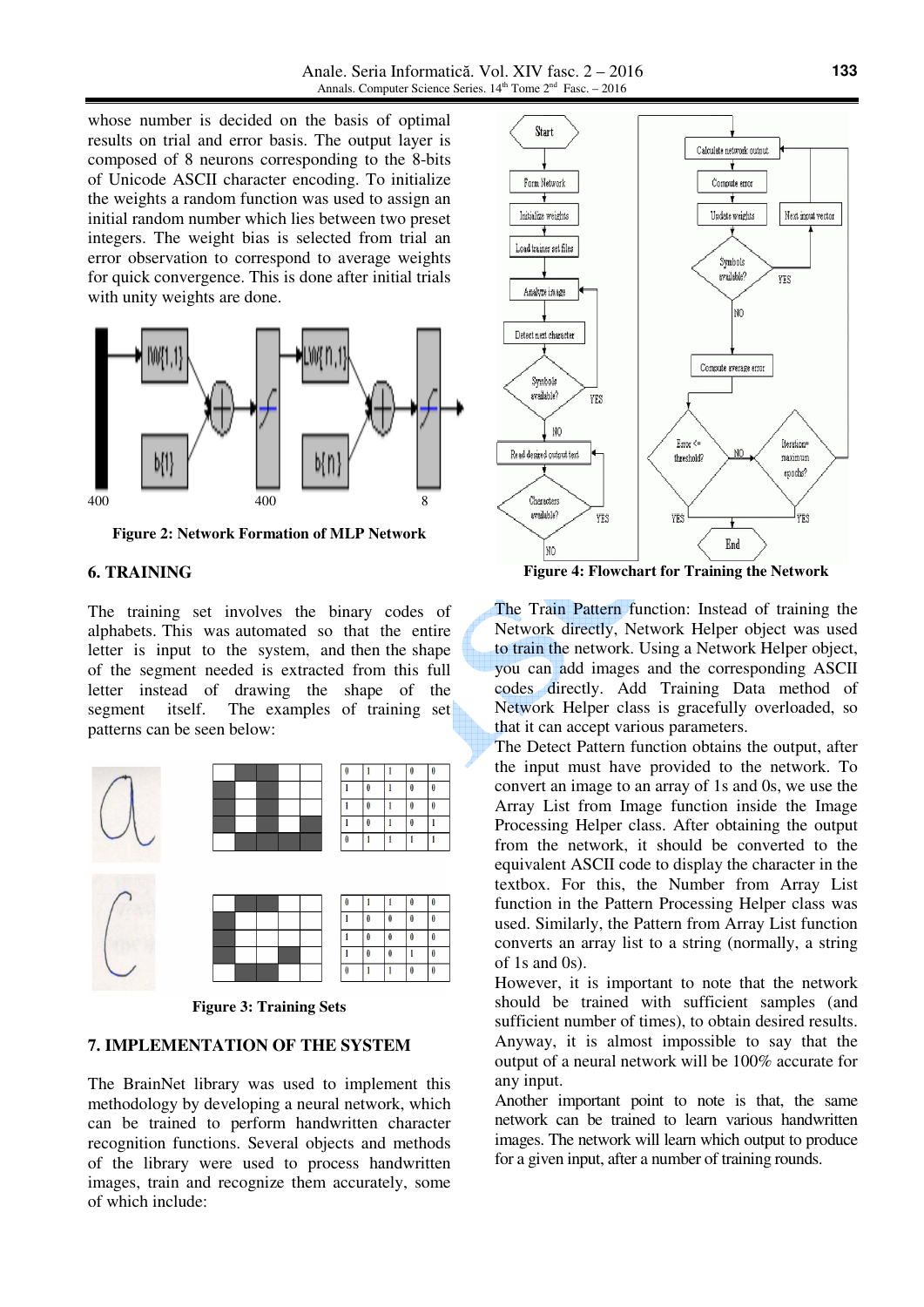## **8. RESULTS AND DISCUSSION**

The pattern detection program can 'learn' the ASCII characters, corresponding to a bitmap (20 x 20 pixel size). First of all, you need to train the network. To train the network, give some images and corresponding ASCII character value from the 'Train This Network' section.

| 硘<br><b>Pattern Detection</b>                                                                                            | ×                    |
|--------------------------------------------------------------------------------------------------------------------------|----------------------|
| Train This Network<br><b>Detect Using Network</b>                                                                        |                      |
| -Add Data To Training Queue<br>Equivalent ASCII Character<br>Image Or Pattern<br>M<br><b>Browse</b><br>Add To Queue<br>M | 省 New Network        |
| <b>Training Queue</b><br>M<br>M                                                                                          | <b>PSave Network</b> |
| $M$ M                                                                                                                    | <b>Eload Network</b> |
| Clear All                                                                                                                | →Exit Program        |
| Start Traini<br>2000<br><b>Times</b>                                                                                     |                      |

**Figure 5: Training - Adding images and corresponding character**

| 轀<br><b>Pattern Detection</b>                                                        | $\mathsf{x}$         |
|--------------------------------------------------------------------------------------|----------------------|
| Train This Network   Detect Using Network                                            |                      |
| <b>Detect Pattern</b><br>Image Or Pattern<br>Detect This Image<br><b>Browse</b><br>M | 省 New Network        |
| <b>Results</b><br>Detected ASCII Ch<br><b>Equivalent Pattern</b>                     | <b>PSave Network</b> |
| 01001101<br>M                                                                        | Load Network         |
|                                                                                      | →Exit Program        |
|                                                                                      |                      |

**Figure 6: Detecting the Image** 

For training and simulating purposes certain documents was scanned. There are 2 types of documents train documents and test documents. The train documents are the images of the documents which are to be used for training. Similarly test documents are the images of documents which are to be used for test. According to the characters in the documents, the neural network was trained and the test documents were applied.

A Models of Neural Networks was used. Hence, record of certain parameters like training time, accuracy etc. was taken to find the effectiveness of the Neural Network.

The result is tabulated in Table 2.

It can be observed from the table that recognition accuracy is lower for the similar input patterns like: C & E; I, J, L & R; and U & V. for these similar patterns in different handwriting, even human eye cannot be able to easily distinguish, hence the machine needs lots of training epochs to recognize them but some with misclassifications.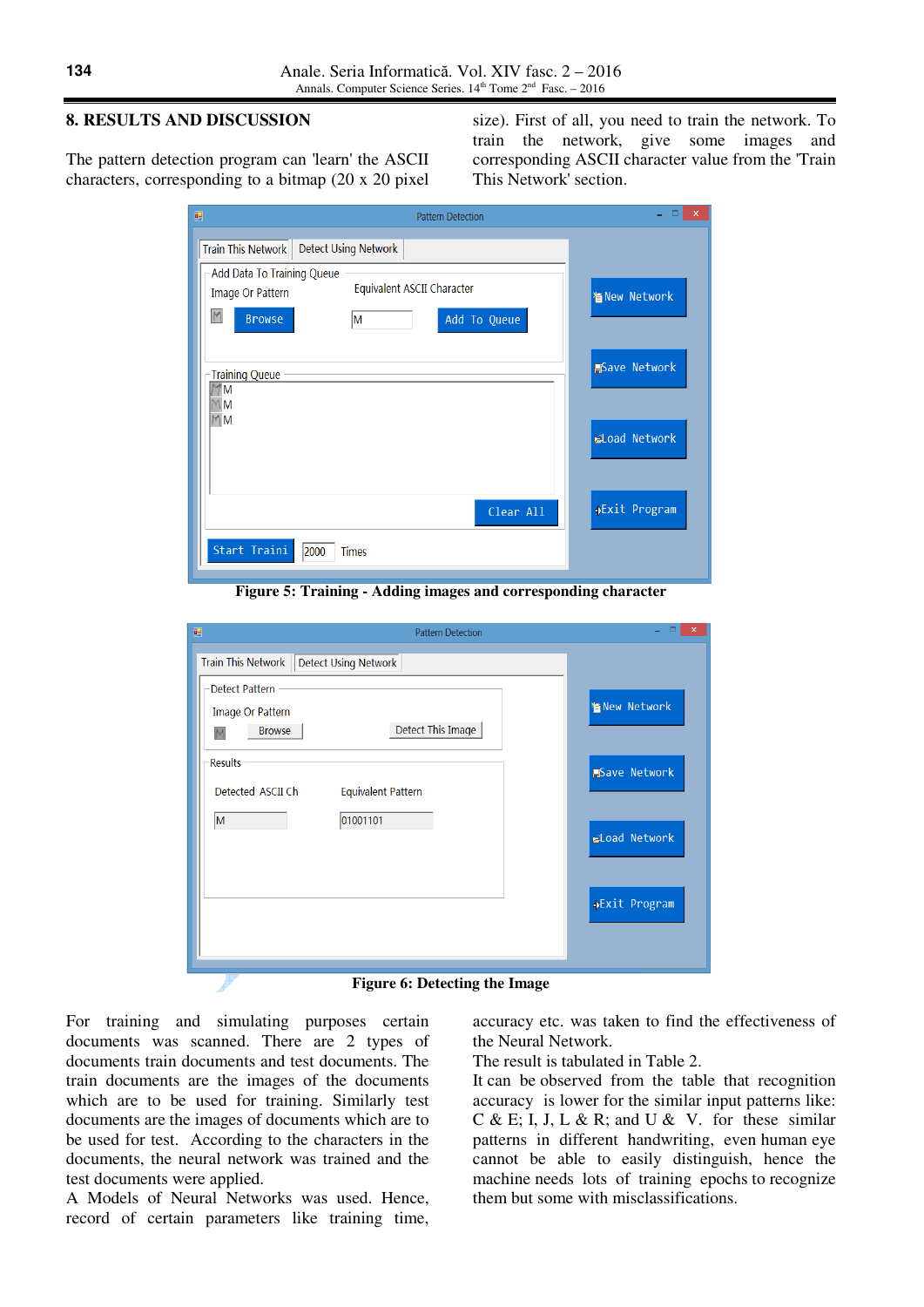| Table 2. The results    |                                      |                                     |                                  |                 |  |  |
|-------------------------|--------------------------------------|-------------------------------------|----------------------------------|-----------------|--|--|
| <b>Alphabet</b>         | No. of<br>samples<br>for<br>training | No. of<br>samples<br>for<br>testing | No. of<br>epochs<br>(iterations) | <b>Accuracy</b> |  |  |
| A                       | 10                                   | 5                                   | $\frac{1}{5000}$                 | 94.0            |  |  |
| B                       | 10                                   | 5                                   | 5000                             | 83.0            |  |  |
| $\overline{C}$          | 10                                   | 5                                   | 5000                             | 71.0            |  |  |
| D                       | 10                                   | 5                                   | 5000                             | 88.0            |  |  |
| E                       | 10                                   | 5                                   | 5000                             | 64.0            |  |  |
| $\overline{\mathrm{F}}$ | 10                                   | $\overline{5}$                      | 5000                             | 85.0            |  |  |
| $\overline{\mathrm{G}}$ | 10                                   | 5                                   | 5000                             | 89.0            |  |  |
| $\overline{\mathrm{H}}$ | 10                                   | 5                                   | 5000                             | 92.0            |  |  |
| Ī                       | 10                                   | 5                                   | 5000                             | 72.0            |  |  |
| $\overline{\mathbf{J}}$ | 10                                   | 5                                   | 5000                             | 73.0            |  |  |
| $\overline{\rm K}$      | 10                                   | 5                                   | 5000                             | 91.0            |  |  |
| L                       | 10                                   | 5                                   | $50\overline{00}$                | 71.0            |  |  |
| M                       | $\overline{10}$                      | 5                                   | 5000                             | 86.0            |  |  |
| N                       | 10                                   | 5                                   | 5000                             | 82.0            |  |  |
| $\overline{O}$          | 10                                   | 5                                   | 5000                             | 94.0            |  |  |
| $\overline{P}$          | 10                                   | 5                                   | 5000                             | 88.0            |  |  |
| Q                       | 10                                   | 5                                   | 5000                             | 82.0            |  |  |
| $\overline{\text{R}}$   | 10                                   | 5                                   | 5000                             | 70.0            |  |  |
| $\overline{S}$          | 10                                   | 5                                   | 5000                             | 88.0            |  |  |
| $\overline{\mathrm{T}}$ | 10                                   | 5                                   | 5000                             | 79.0            |  |  |
| U                       | 10                                   | 5                                   | 5000                             | 80.0            |  |  |
| $\overline{\rm v}$      | 10                                   | 5                                   | 5000                             | 77.0            |  |  |
| W                       | 10                                   | 5                                   | 5000                             | 94.0            |  |  |
| X                       | 10                                   | 5                                   | 5000                             | 91.0            |  |  |
| Y                       | 10                                   | 5                                   | 5000                             | 71.0            |  |  |
| Z                       | $\overline{10}$                      | 5                                   | 5000                             | 90.0            |  |  |

# **9. CONCLUSION AND FURTHER WORK**

Handwritten Character Recognition is the process of taking images of text or handwriting and converting it to digital form. This is done by a "training" and "Recognition" process in software. If there are any discrepancies, it will be corrected and the software will save that character for future matching. HCR is a very helpful tool, with lots of implementation possibilities. What you otherwise take a lot of time to do manually, is a relatively quick process. HCR allows for any user to convert a document accurately.

From the above results, it can be concluded that with the Built in support for image processing/detection

and pattern processing and the Built in support for advanced training using Training Queues in BrainNet Library the recognition/ detection of handwritten character can be achieved easily and accurately with the library. From the results, the following observations are made:

Increasing the number of epochs has positive proportionality relation to the performance of the network. However in further increasing the number of epochs has an adverse effect of introducing more wrong recognitions. This is called over-learning.

Increase in number of Input characters usually has adverse effect on accuracy which is quite obvious. As the network has to compare input symbol with more symbols, the decision will be subjected to more ambiguity.

Size of the input symbol is also found to impact the detection process. This is due to the fact that large size of symbol is scaled to only 400 pixels and this might not be sufficient to represent all symbols distinctly.

As a research for the future, we intend to increase the number of neurons, that is the size of image and also explore other nature inspired computational techniques such as Artificial Immune System and Bacteria Foraging Optimization Techniques.

# **REFERENCES**

- [Agn12] **V. P. Agnihotri** *Offline Handwritten Devanagari Script Recognition*, Information Technology and Computer Science, Vol. 8, pp. 37 – 42, 2012.
- [CRP11] **I. P. Chirag, P. Ripal, P. Palak** *Neural Network for Handwritten English Alphabet Recogntion*, International Journal of Science & Engineering Reasearch, Vol. 2, No 5, 2011.
- [GG15] **S. J. Goyal, R. Goyal** *Feature Extraction Based on Diagonal Direction for Handwritten Recognition System Using Neural Network.*  International Journal of Advanced Research in Computer Science and Software Engineering, Vol. 5, No 4, pp. 1372-1374, 2015.
- [GS90] **V. K. Govindan, A. P. Shivaprasad** *Character Recognition – A Review,*  Pattern Recognition. Vol. 23, No 7, pp. 671-683, 1990.
- [Jef16a] **S. Jeffrey** *Data Analytics Using Open Source Tool*, 2016.